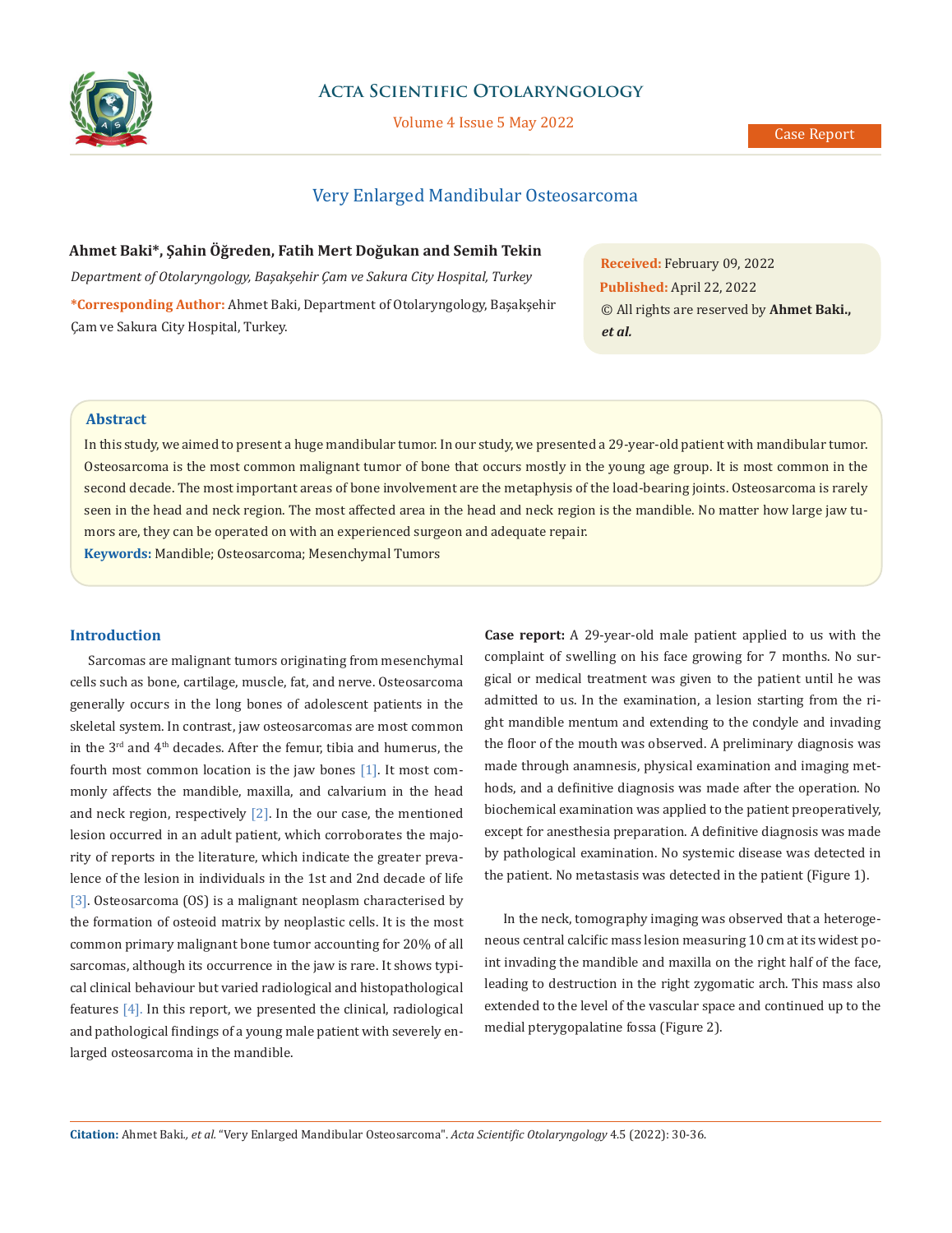

**Figure 1:** On physical examination, mass starting from the right mandible mentum and extending to the condyle.



**Figure 2:** a: CT axial section. b: CT Coronal section.

On neck magnetic resonance imaging, a heterogeneous mass lesion of 18x15 cm in size of mandibular origin was observed in the right face region. It had necrosis areas and partially occupied the maxillary sinus, partially involving the pterygopalatine fossa and muscles and extending superiorly to the temporal level, periorbital and intraorbital areas. In addition, it was observed that the mass extended to the base of the tongue and oral cavity, invading the oropharynx, nasopharynx, and partially inferiorly to the hypopharynx (Figure 3).

In FDG Positron emission tomography, there was an intense hypermetabolic mass lesion in the right half of the face, but no metastasis was detected in other parts of the body (Figure 4).



**Figure 3:** Neck MRI (Magnetic resonance imaging).



**Figure 4:** Positron emission tomography (PET).

## **Surgical procedure**

Under general anesthesia, the Y incision extending from the mastoid type to the middle of the lower lip was extended to the clavicle. The subplastymal flap was extended to the zygomatic arch and elevated. The mass was dissected from the tragus and reached to the tragal pointer. The mass was retracted from the tragus to the anterior area, the facial nerve trunk was found, and the nerve was sacrificed because the nerve was surrounded by the tumor 360 degrees. It was observed that the coronoid process and the zygomatic arch were destroyed. The temporomandibular joint was disarticulated from the glenoid fossa and the mass was released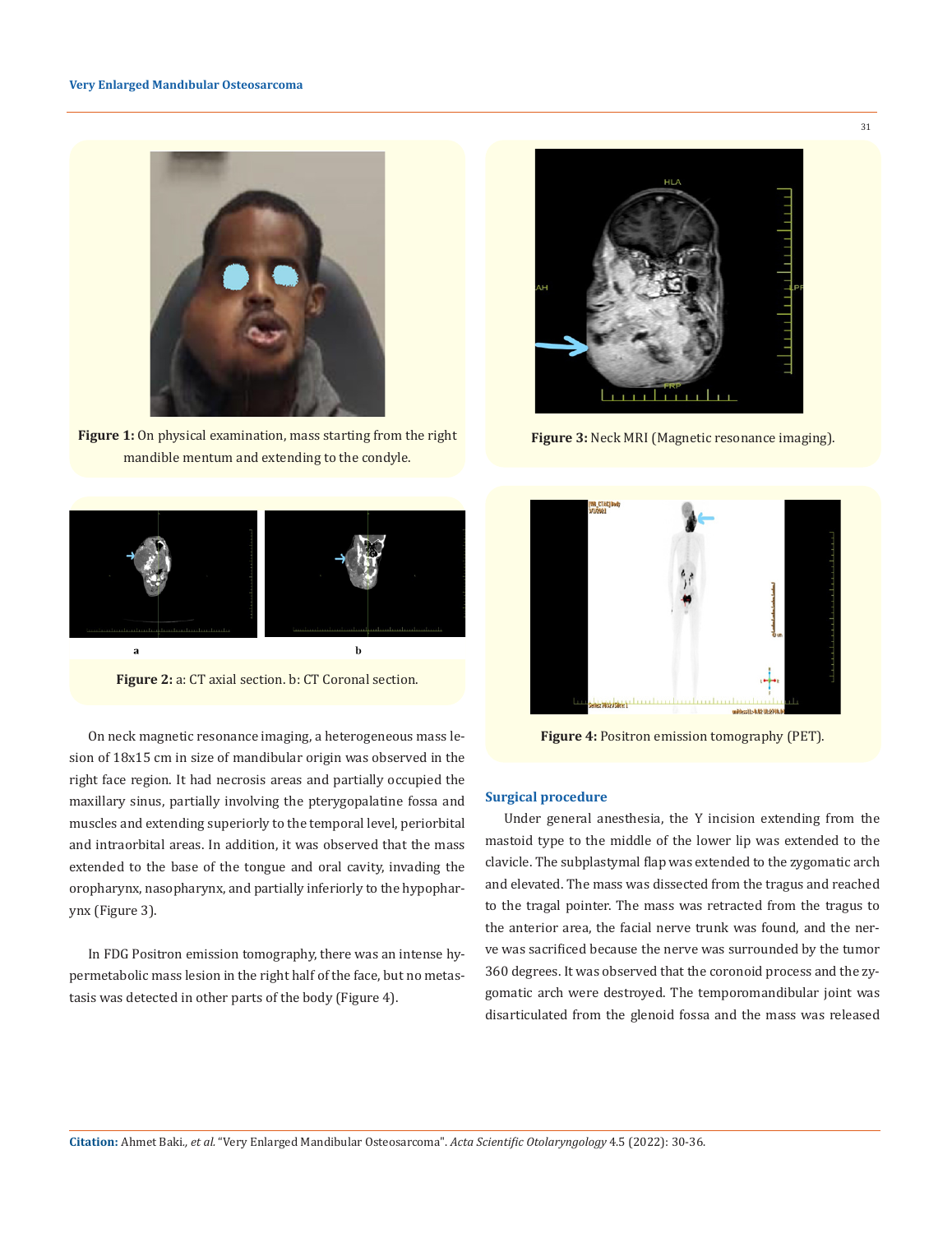inferiorly. The mandible was cut from the left lateral part of the midline by performing a full-thickness osteotomy. The tumor had invaded the right part of the floor of the mouth up to the base of the tongue and anterior fold. The mass was lateralized by making an anterior to posterior incision on the floor of the mouth. Infero-lateral maxillectomy was performed due to tumor invasion in the postero-superior and tubel region of the maxilla. The tumor was resected en-bloc, together with the ramus and corpus of the mandible. The defect was repaired with a pectoralis major myocutaneous flap (Figure 5a-5b).



**Figure 5:** a: Tumoral lesion; b: Myocutaneous flap.

The patient received nutrition and wound care in our service for 2 months in the postoperative period.

On histopathological examination, a high-grade malignant neoplasm producing osteoid matrix and showing extensive areas of chondroblastic differentiation was revealed. Neoplastic cells were high-grade in morphology by being possessed of hyperchromatic, pleomorphic large nuclei with increased nucleo-cytoplasmic ratio and eosinophilic cytoplasms. Mitotic activity was brisk (15 per 10 hpf) and necrosis was present (15% of the tumor).

#### **Discussion**

The clinical and biological behaviour of long-bone and jaw osteosarcomas slightly differs. Head and neck osteosarcomas have a tendency to recure locally and frequencey sypmtoms are swelling site of disease facial disesthesia and loosining of the teeth [5]. There were clinical findings in our case, caused by a malignant lesion such as facial anesthesia, pain, and swelling. Although histological



Figure 6: a: Gross pathology photos of the surgical specimen, the cut-surface of the resected tumor. b: Replacement of bone marrow by the tumor cells and the lace-like osteoid deposition. Note the tumor component with chondroblastic differentiation and the highgrade atypia, H&E, x100. c: Atypical osteoblasts with plasmacytoid morphology producing both osteoid and chondrogenic matrices, H&E, x200. d: Increased mitotic activity (arrows) and the highgrade atypia of the tumor cells, H&E, x400.

subtypes have no effect on treatment and prognosis in conventional osteosarcomas, they are important in the differential diagnosis of osteosarcomas. The differential diagnosis of osteosarcoma includes benign lesions such as osteoblastoma, chondroblastoma, and fibrous dysplasia, as well as some other malignancies invading bone tissue such as chondrosarcoma and Ewing's sarcoma. The presence of cellular atypia and surrounding tissue invasion is important in the differential diagnosis from benign lesions. In cases of osteosarcoma containing chondroblastic areas, it is necessary to see the osteoid matrix structure in the tumor cells in order to make the differential diagnosis of chondrosarcoma. Chondrosarcoma, which is almost always seen in advanced ages, but osteosarcoma shows bimodal age distribution. Chondrosarcoma of the jaw bones has been reported very rarely  $[6]$ . The age of our patient is compatible with the literatüre. Histologically, osteosarcoma is divided into the central and peripheral subtypes. The main type of central osteosarcoma is the conventional osteosarcoma, which is represented by a wide spectrum of morphologies. Depending on the predominant type of extracellular matrix present, conventional osteo-

**Citation:** Ahmet Baki*., et al.* "Very Enlarged Mandibular Osteosarcoma". *Acta Scientific Otolaryngology* 4.5 (2022): 30-36.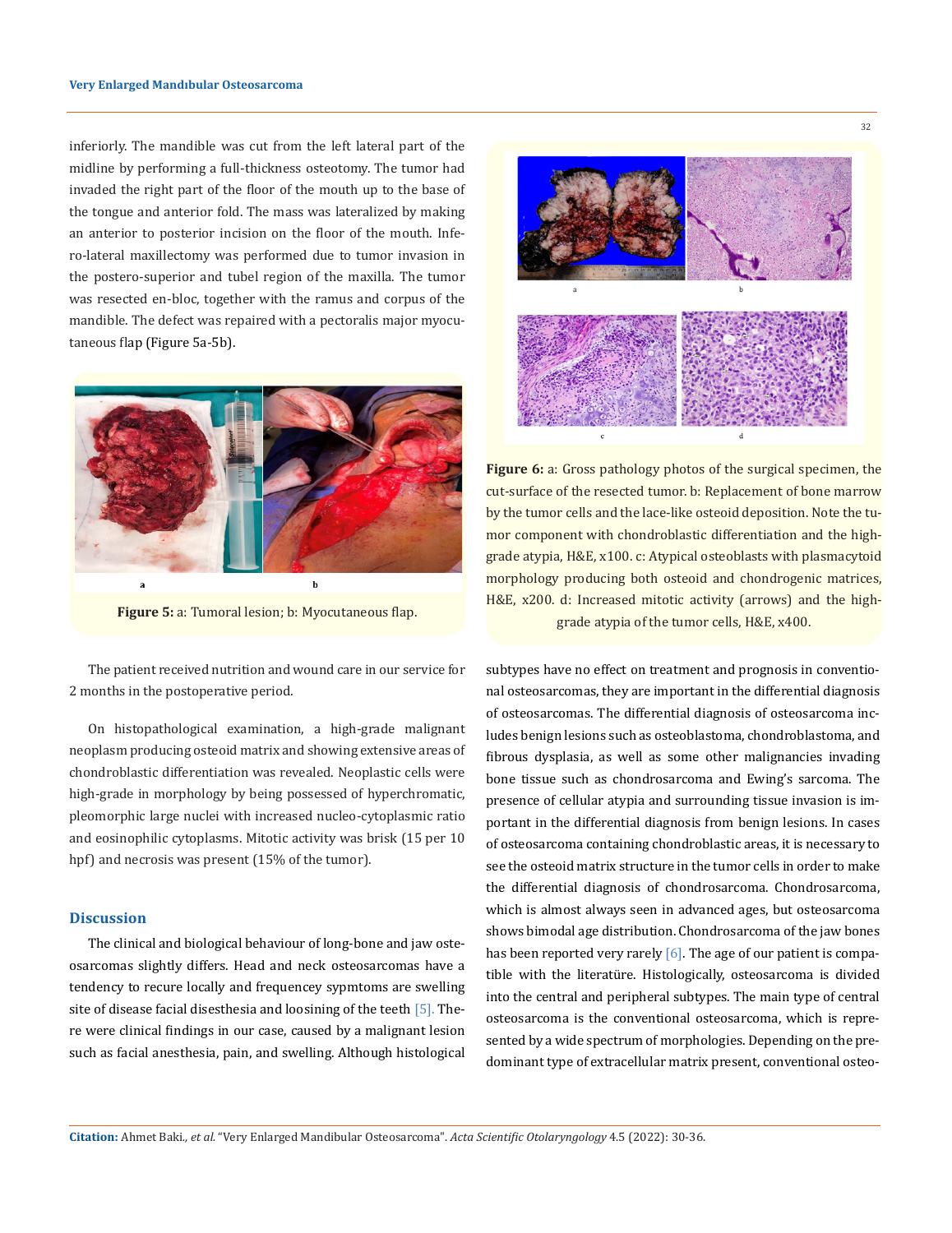sarcoma is classified histopathologically in osteoblastic, chondroblastic and fibroblastic subtypes. The osteoblastic subtype consists of osteoid or immature bone surrounded by haphazardly arranged fibroblast-like or epithelioid cells. The chondroblastic variant shows areas of atypical hyaline chondroid tissue [7]. In our case, high-grade conventional osteosarcoma was detected. The tumor contained chondroblastic and osteoblastic areas. Difficulties may be encountered when diagnosing chondroblastic OS and can be mistaken as chondrosarcoma especially in the cases when the osteoid is absent in incisional biopsy and/or in unrepresentative tissue samples. Chondrosarcomas are relatively rare in jaw bones and show better prognosis than osteosarkoma [8]. Osteosarcomas in the jaw relatively rare and the majority of them arise de novo but some of them may develop in bone affected by Paget's disease, fibrous dysplasia, trauma, viral infection, exposure to high-dose radiation, joint prostheses and genetic syndromes such as Li-Fraumeni syndrome, hereditary retinoblastoma. No specific risk factor was found in the history of our case [9]. In a study by Mardinger., *et al*. the histological subtype with the highest prevalence in jaw tumors are chondroblastic osteosarcoma, followed by osteoblastic osteosarcoma  $[10]$ . In some studies, it has been shown that the osteoblastic pattern is more dominant, followed by the chondroblastic pattern [11]. There is no consensus on differentiation patterns in jaw tumors and more often it has heterogeneous histology  $[12]$ . Rare but important histological subtype of central jaw osteosarcoma is the low-grade central osteosarcoma (LGOC). High-grade, Grade 3 tumor was detected in our case. This is a well-differentiated osteosarcoma consisting of spindle cell fibroblastic proliferation with low cellularity, no significant atypia, low mitotic figures and a variable osteoid production. The most important feature of LGCO in long bones, and also in the jaw, is its similarities with benign lesions, first of all with fibrous dysplasia [13]. Yoshida., *et al*. reported that immunohistochemical analysis shows 100% sensitivity and 97.5% specificity for the diagnosis of low-grade osteosarcoma  $[14]$ . However, Tabareau-Dalanlande., *et al.* noted discordant results, with 33% of ossifying fibromas and 12% of fibrous dysplasias exhibiting MDM2 amplification by qRT-PCR but no cases exhibiting MDM2 overexpression by immunohistochemistry. These investigators also showed amplification of an MDM2 neighbor, RASAL1, in all the fibro-osseous lesions with MDM2 amplification but in none of the low-grade osteosarcomas studied  $[15]$ . We did not perform an immunohistochemical study in our case. After the anamnesis and physical examination, the imaging method should first be a di33

rect X-ray. Later, whole body bone scintigraphy, magnetic resonance imaging (MRI), computed tomography (CT), and positron emission tomography (PET) may be requested. In scintigraphy, osteoblastic activity of the lesion on direct X-ray, skip metastases in the same bone and bone metastases in the skeleton can be revealed. CT can be used to obtain detailed information about cortex invasion in osteosarcoma. PET-CT is valuable in the treatment of osteosarcoma in terms of evaluating the response to chemotherapy and showing whole body metastases  $[16]$ . CT scanning is rarely used as a diagnostic tool in patients with chondroblastoma. This imaging modality is usually reserved for more severe or recurrent tumours. CT scans can depict matrix mineralization, an extension of the tumour into the soft tissue, and erosion of cortical bone. Coronal and sagittal reconstructions can be used to assess the extension of the tumour across the epiphyseal plate into the metaphysis of the bone  $[17]$ . The diagnosis of osteosarcoma can be made by fine needle aspiration biopsy and incisional biopsy after anamnesis, clinical examination and imaging [18]. As a result of anamnesis, physical examination, and imaging methods, we operated on the patient and confirmed the diagnosis by performing an excisional biopsy. The first step in the treatment of osteosarcoma is chemotherapy. After induction chemotherapy, the operation is complated with wide excision margins and negative surgical margins [19]. We applied the treatment plan as stated in the literature. Osteosarcomas in the head and neck region have high morbidity and mortality due to the complex anatomy and difficulty of complete resection. The best treatment results can be achieved with neoajjuvan chemotherapy and adjuvant chemotherapy after surgical resection. The effectiveness of chemotherapy in the treatment of osteosarcoma in the jaw bones is not clearly known. Although radiotherapy is recommended in inoperable cases, it is not effective in osteosarcoma of the jaw bone. Elective neck dissection is not recommended because lymph node metastasis is rare. Tumor grade and surgical margin are the most important parameters in determining prognosis in osteosarcoma. While survival reaches 75% in patients with a negative surgical margin, this rate regresses to 32% in the presence of residual tumor. 5-year survival is 74% for low-grade tumors but 42% for high-grade tumors. In the jaw bones, the anterior mandible has the best prognosis, while the anterior maxilla has the worst prognosis because of its difficult of resection [20]. The two main prognostic criteria of JOS are tumor size and resectability at presentation  $[21]$ . In the high-grade osteosarcomas, the best curative option is represented by a multimodal

**Citation:** Ahmet Baki*., et al.* "Very Enlarged Mandibular Osteosarcoma". *Acta Scientific Otolaryngology* 4.5 (2022): 30-36.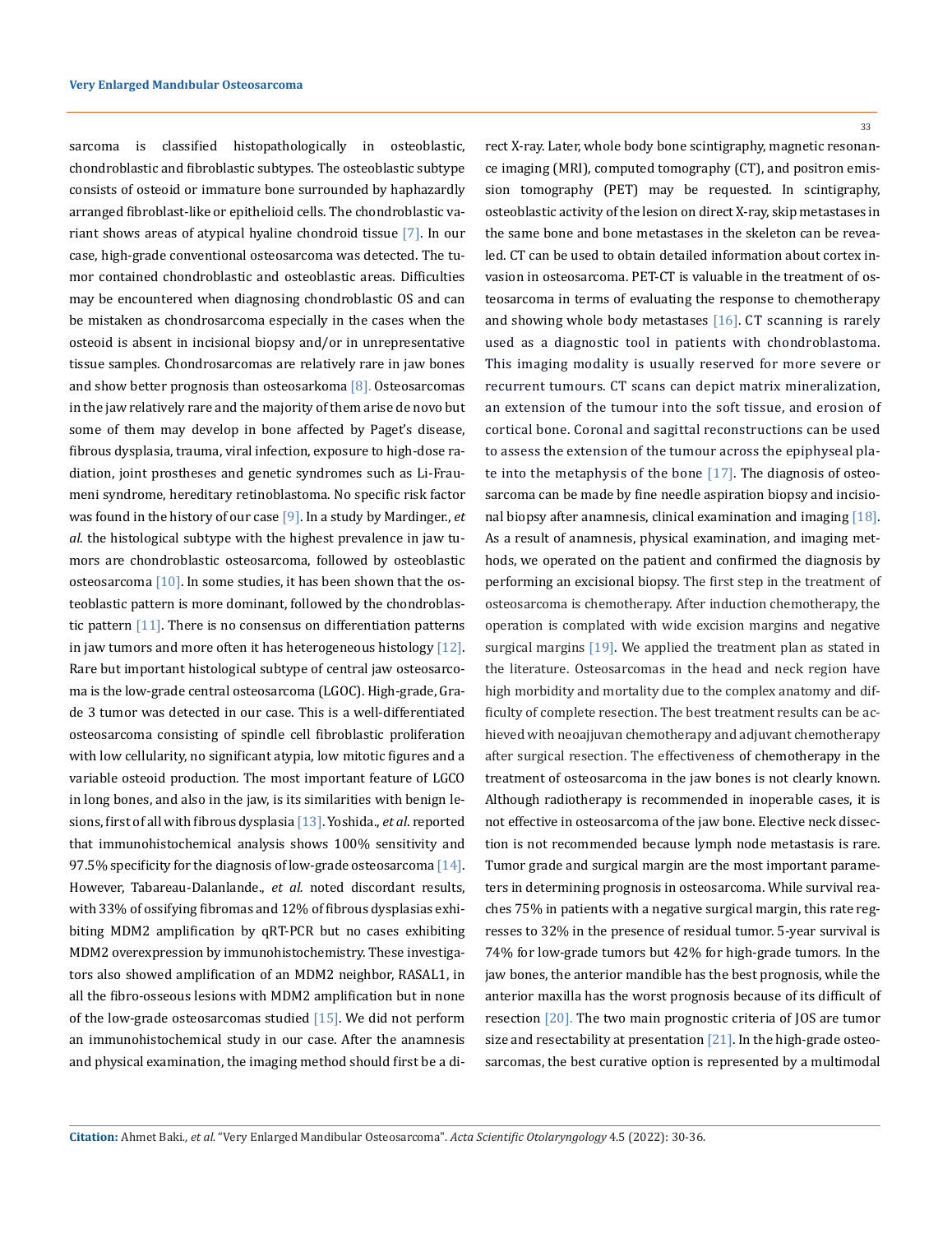treatment. On the other hand, the treatment of low-grade central and parosteal osteosarcomas can rely on surgery alone, provided a complete assessment of their metastatic potential  $[22]$ . Wide surgical resection is an effective treatment because it provides a clean surgical margin, a lower risk of local recurrence, and a higher overall survival [23]. Although adequate margins being the first goal of head and neck surgery in osteosarcoma, it requires a careful balance between effective surgery and function-saving procedures. Surgical planning and the technical execution should be based on the expectation of performing a functionally effective reconstructive surgery [24]. In a study by Bertoni., *et al.* it was reported that poor results were probably due to inadequate surgery, the presence of positive surgical margins, and the inefficiency of surgery [25]. Death is usually secondary to local tumor extension with neural and vascular infiltration  $[26]$ . Our case had lymphovascular invasion and a negative surgical margin. Preoperative and adjuvant kemoterapi has become the standard of care in long bone osteosarcomas, its role in jaw tumors is still controversial [27]. Excellent results have been obtained with the application of surgery, Neo-adjuvant chemotherapy and adjuvant chemotherapy [28]. In our study, following the surgical treatment, the patient received chemotherapy and radiotherapy. Adding CT or RT to surgery has demonstrated improved survival in locoregionally advanced head and neck cancer. The aim of chemotherapy is to reduce tumor size ameliorating surgical outcome, improve local control and reduce distant metastases. RT is usually employed in the adjuvant setting and has the fundamental role of decreasing locoregional relapse [29].

#### **Conclusion**

In conclusion, the achievement of osteosarcoma treatment is directly related to the grade and surgical margin of the tumor. In places such as the head and neck region, the morbidity and mortality of the operation result are high. However, no matter how large the tumor is in this region, the operation can be performed successfully with an experienced surgeon and adequate reconstruction.

### **Author Contributions**

The first author (A.B.), corresponding author (A.B.), and the coauthor (Ş.Ö.F.M.D.-S.T.) contributed to the writing and preparation of this article.

The author(s) declared no potential conflicts of interest with respect to the research, authorship, and/or publication of this article.

#### **Funding**

The author(s) received no financial support for the research, authorship, and/or publication of this article.

#### **Ethical Approval**

Our institution does not require ethical approval for reporting individual cases or case series.

#### **Informed Consent**

Written informed consent was obtained from the patient(s) for their anonymized information to be published in this article.

## **Bibliography**

- 1. Pardhe ND., *et al*[. "Giant Osteosarcoma of the Mandible".](https://pubmed.ncbi.nlm.nih.gov/28969746/) *Jour[nal of College of Physicians and Surgeons Pakistan](https://pubmed.ncbi.nlm.nih.gov/28969746/)* 27.9 (2017): [S117-S119.](https://pubmed.ncbi.nlm.nih.gov/28969746/)
- 2. Kyle S and Ettinger KA. "Sarcomas of the Jaws". In: Fonseca RJ (ed) Oral and Maxillofacial Surgery, Volume 2, Third Edition. (2018): 643-669.
- 3. Etanaiara Almeida., *et al*[. "Chondroblastic osteosarcoma".](https://pubmed.ncbi.nlm.nih.gov/25949008/) *Jour[nal of Oral and Maxillofacial Pathology](https://pubmed.ncbi.nlm.nih.gov/25949008/)* 18.3 (2014): 464-468.
- 4. Bajpai M., *et al*[. "Osteogenic Sarcoma of Mandible".](https://pubmed.ncbi.nlm.nih.gov/28302236/) *Journal of [College of Physicians and Surgeons Pakistan](https://pubmed.ncbi.nlm.nih.gov/28302236/)* 27.3 (2017): S26- [S27.](https://pubmed.ncbi.nlm.nih.gov/28302236/)
- 5. ["Osteosarcoma-Biology Behavior and Mechanism". Edited by](http://dx.doi.org/10.5752)  [Kanya Honoki and Kurt Richard Weiss. Intech Open \(2017\).](http://dx.doi.org/10.5752)
- 6. The WHO Classification of Tumours Editorial Board. WHO Classification of Tumours Soft Tissue and Bone Tumours, 5th ed. Lyon: IARC Press (2020).
- 7. [Chaudhary M and Chaudhary SD. "Osteosarcoma of jaws".](https://pubmed.ncbi.nlm.nih.gov/22923896/) *Jour[nal of Oral and Maxillofacial Pathology](https://pubmed.ncbi.nlm.nih.gov/22923896/)* 16.2 (2012): 233-238.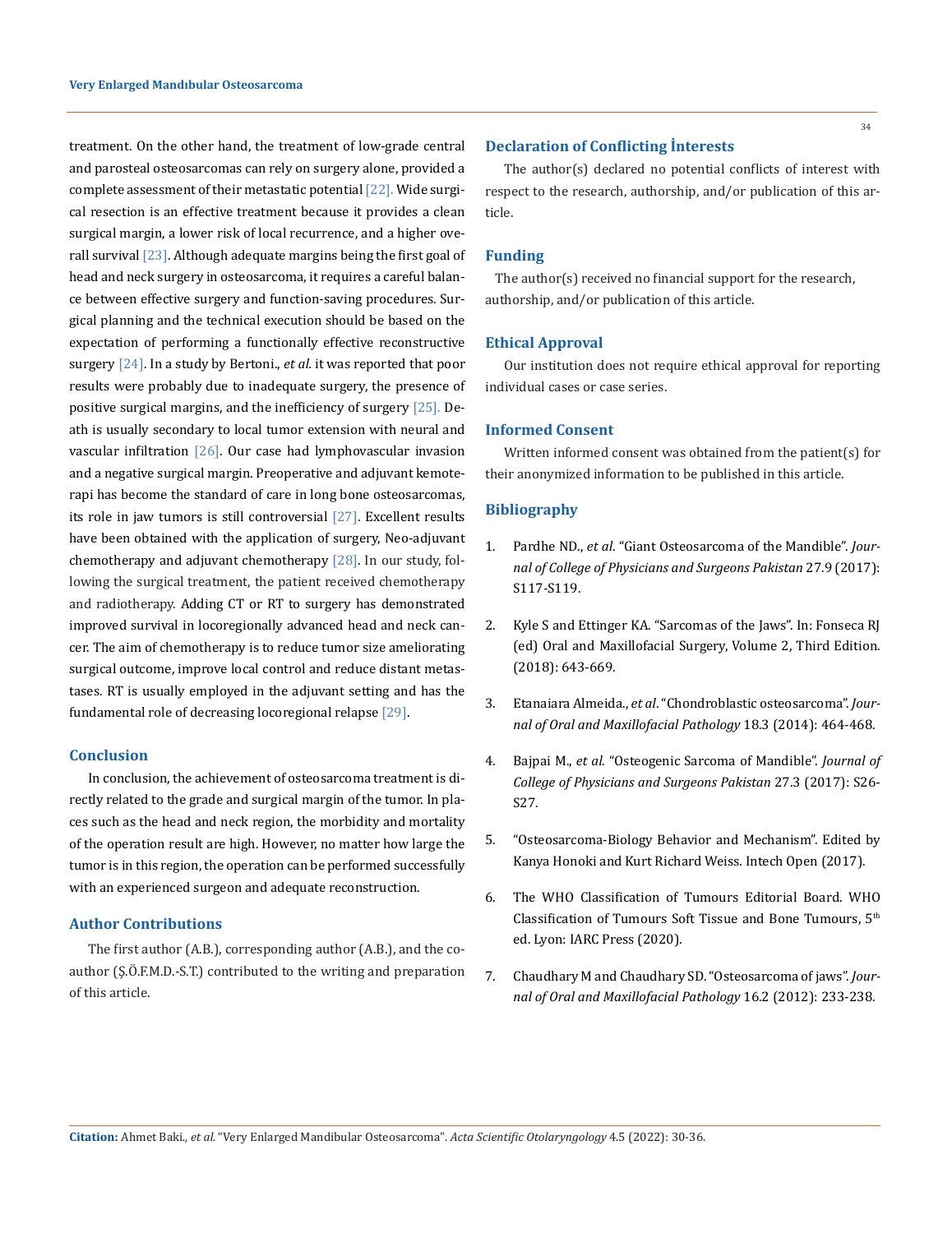- 8. [Bajpai, M and Pardhe N. "Chondroblastic osteosarcoma: the](https://www.researchgate.net/publication/325528769_Chondroblastic_osteosarcoma_the_wolf_in_sheep)  wolf in sheep's clothing". *[Cukurova Medical Journal](https://www.researchgate.net/publication/325528769_Chondroblastic_osteosarcoma_the_wolf_in_sheep)* 43 (2018) [761-762.](https://www.researchgate.net/publication/325528769_Chondroblastic_osteosarcoma_the_wolf_in_sheep)
- 9. [George A and Mani V. "Gnathic osteosarcomas: review of lit](https://www.jomfp.in/article.asp?issn=0973-029X;year=2011;volume=15;issue=2;spage=138;epage=143;aulast=George)[erature and report of two cases in maxilla".](https://www.jomfp.in/article.asp?issn=0973-029X;year=2011;volume=15;issue=2;spage=138;epage=143;aulast=George) *Journal of Oral and [Maxillofacial Pathology](https://www.jomfp.in/article.asp?issn=0973-029X;year=2011;volume=15;issue=2;spage=138;epage=143;aulast=George)* 15.2 (2011): 138-143.
- 10. Paparella ML., *et al*[. "Osteosarcoma of the jaw: an analysis of a](https://pubmed.ncbi.nlm.nih.gov/23889216/)  series of 74 cases". *Histopathology* [2013;63 \(4\): 551-557.](https://pubmed.ncbi.nlm.nih.gov/23889216/)
- 11. Argon A., *et al*[. "Osteosarcomas of jaw: experience of a sin](https://pubmed.ncbi.nlm.nih.gov/24780088/)gle centre". *[Journal of Plastic Surgery and Hand Surgery](https://pubmed.ncbi.nlm.nih.gov/24780088/)* 49.1 [\(2015\): 13-18.](https://pubmed.ncbi.nlm.nih.gov/24780088/)
- 12. Bennett JH., *et al*[. "Osteosarcoma of the jaws: a 30-year retro](https://pubmed.ncbi.nlm.nih.gov/10982954/)spective review". *[Oral Surgery, Oral Medicine, Oral Pathology,](https://pubmed.ncbi.nlm.nih.gov/10982954/)  [Oral Radiology, and Endodontology](https://pubmed.ncbi.nlm.nih.gov/10982954/)* 90.3 (2000): 323-332.
- 13. Tabatabaei SH., *et al*[. "Diagnostic challenges of low-grade cen](https://www.ncbi.nlm.nih.gov/pmc/articles/PMC4445853/)[tral osteosarcoma of jaw: a literature review".](https://www.ncbi.nlm.nih.gov/pmc/articles/PMC4445853/) *Journal of Dentistry* [16.2 \(2015\): 62-67.](https://www.ncbi.nlm.nih.gov/pmc/articles/PMC4445853/)
- 14. Yoshida A., *et al*[. "MDM2 and CDK4 immunohistochemical](https://pubmed.ncbi.nlm.nih.gov/22301501/)  [coexpression in high-grade osteosarcoma: correlation with](https://pubmed.ncbi.nlm.nih.gov/22301501/)  a dedifferentiated subtype". *[The American Journal of Surgical](https://pubmed.ncbi.nlm.nih.gov/22301501/)  Pathology* [36.3 \(2012\): 423-431.](https://pubmed.ncbi.nlm.nih.gov/22301501/)
- 15. Tabareau-Delalande F., *et al*[. "Chromosome 12 long arm rear](https://www.nature.com/articles/modpathol201480)[rangement covering MDM2 and RASAL1 is associated with ag](https://www.nature.com/articles/modpathol201480)[gressive craniofacial juvenile ossifying fibroma and extracra](https://www.nature.com/articles/modpathol201480)[nial psammomatoid fibro-osseous lesions".](https://www.nature.com/articles/modpathol201480) *Modern Pathology* [28.1 \(2014\): 48-56.](https://www.nature.com/articles/modpathol201480)
- 16. Greanspan A., *et al*. "Differential Diagnosis in Orthopaedic Oncology". Bone Forming (Osteogenic) Lesions. 2nd ed. Philadelphia: Lippincott Williams and Wilkins (2007): 88-89.
- 17. Greenspan A., *et al*. "Differential diagnosis of tumours and tumour-like lesions of bones and joints". Lippincott Williams and Wilkins (1998).
- 18. [Murat Hız. "Osteosarcoma, malignant fibrous histiocytoma](https://dergi.totbid.org.tr/abstract.php?lang=en&id=773)  [clinical radiology, pathology and treatment strategies".](https://dergi.totbid.org.tr/abstract.php?lang=en&id=773) *TOTBİD Dergisi* [13 \(2014\): 227-239.](https://dergi.totbid.org.tr/abstract.php?lang=en&id=773)
- 19. Picci P., *et al*[. "Risk factors for local recurrence after limb-sal](https://pubmed.ncbi.nlm.nih.gov/9358942/)[vage surgery for highgrade osteosarcoma of the extremities".](https://pubmed.ncbi.nlm.nih.gov/9358942/)  *[Annals of Oncology](https://pubmed.ncbi.nlm.nih.gov/9358942/)* 8.9 (1997): 89903.
- 20. Shah JP., *et al*. "Bone Tumors and Odontogenic Lesions". Jatin Shah's Head And Neck Surgery And Oncology, Fıfth Edıtıon. (2020): 701 - 753.
- 21. Gadwal SR., *et al*[. "Primary osteosarcoma of the head and neck](https://pubmed.ncbi.nlm.nih.gov/11169944/)  [in pediatric patients: a clinicopathologic study of 22 cases](https://pubmed.ncbi.nlm.nih.gov/11169944/)  [with a review of the literature".](https://pubmed.ncbi.nlm.nih.gov/11169944/) *Cancer* 91.3 (2001): 598-605.
- 22. [The ESMO/European Sarcoma Network Working Group.](https://pubmed.ncbi.nlm.nih.gov/25210081/)  ["Bone sarcomas: ESMO clinical practice guidelines for diagno](https://pubmed.ncbi.nlm.nih.gov/25210081/)[sis, treatment and follow-up".](https://pubmed.ncbi.nlm.nih.gov/25210081/) *Annals of Oncology* 23 (2012): [vii100-vii109.](https://pubmed.ncbi.nlm.nih.gov/25210081/)
- 23. Ketabchi A., *et al*[. "Sarcomas of the head and neck: a 10-year](https://pubmed.ncbi.nlm.nih.gov/20416997/)  [retrospective of 25 patients to evaluate treatment modalities,](https://pubmed.ncbi.nlm.nih.gov/20416997/)  function and survival". *[British Journal of Oral and Maxillofacial](https://pubmed.ncbi.nlm.nih.gov/20416997/)  Surgery* [49.2 \(2011\): 116-120.](https://pubmed.ncbi.nlm.nih.gov/20416997/)
- 24. Picci P., *et al*[. "Relationship of chemotherapy-induced necro](https://pubmed.ncbi.nlm.nih.gov/7989947/)[sis and surgical margins to local recurrence in osteosarcoma".](https://pubmed.ncbi.nlm.nih.gov/7989947/)  *[Journal of Clinical Oncology](https://pubmed.ncbi.nlm.nih.gov/7989947/)* 12.12 (1994): 2699-2705.
- 25. Bertoni F., *et al*[. "The Istituto Rizzoli-Beretta experience with](https://pubmed.ncbi.nlm.nih.gov/1893357/)  [osteosarcoma of the jaw".](https://pubmed.ncbi.nlm.nih.gov/1893357/) *Cancer* 68.7 (1991): 1555-1563.
- 26. Mardinger O., *et al*[. "Osteosarcoma of the jaw. The Chaim](https://pubmed.ncbi.nlm.nih.gov/11312461/)  [Sheba Medical Center experience".](https://pubmed.ncbi.nlm.nih.gov/11312461/) *Oral Surgery, Oral Medi[cine, Oral Pathology, Oral Radiology, and Endodontology](https://pubmed.ncbi.nlm.nih.gov/11312461/)* 91.4 [\(2001\): 445-451.](https://pubmed.ncbi.nlm.nih.gov/11312461/)
- 27. Bacci G., *et al*[. "Neoadjuvant chemotherapy in the treatment](https://pubmed.ncbi.nlm.nih.gov/1893781/)  [of osteosarcoma of the extremities: preliminary results in 131](https://pubmed.ncbi.nlm.nih.gov/1893781/)  [cases treated preoperatively with methotrexate and cis-diam](https://pubmed.ncbi.nlm.nih.gov/1893781/)minoplatinum". *[Italian Journal of Orthopaedics and Traumatol](https://pubmed.ncbi.nlm.nih.gov/1893781/)ogy* [14.1 \(1988\): 23-39.](https://pubmed.ncbi.nlm.nih.gov/1893781/)
- 28. Thiele OC., *et al*[. "Interdisciplinary combined treatment of cra](https://pubmed.ncbi.nlm.nih.gov/18436357/)[niofacial osteosarcoma with neoadjuvant and adjuvant che](https://pubmed.ncbi.nlm.nih.gov/18436357/)[motherapy and excision of the tumour: a retrospective study".](https://pubmed.ncbi.nlm.nih.gov/18436357/)  *[British Journal of Oral and Maxillofacial Surgery](https://pubmed.ncbi.nlm.nih.gov/18436357/)* 46.7 (2008): [533-536.](https://pubmed.ncbi.nlm.nih.gov/18436357/)

**Citation:** Ahmet Baki*., et al.* "Very Enlarged Mandibular Osteosarcoma". *Acta Scientific Otolaryngology* 4.5 (2022): 30-36.

35